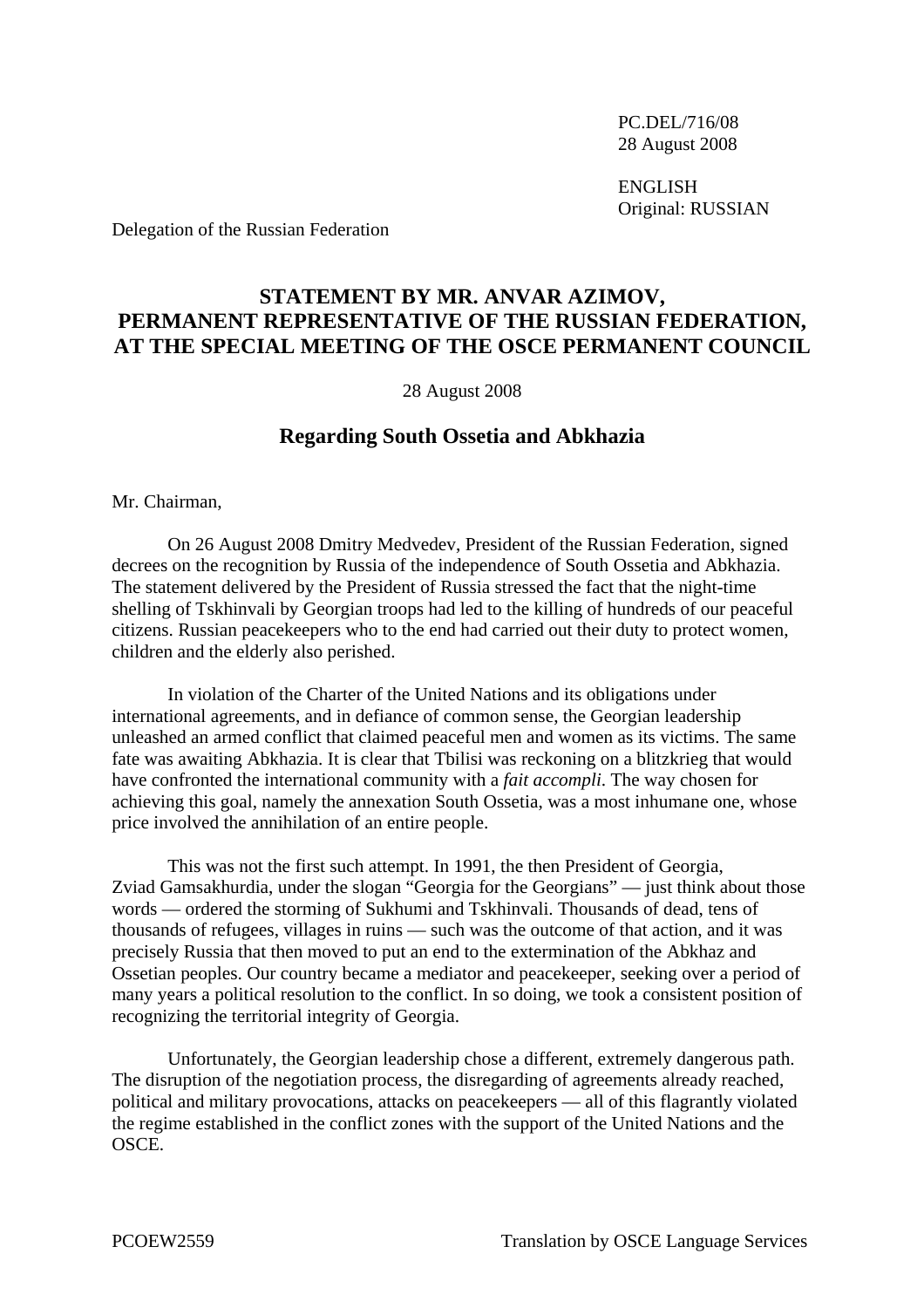Russia showed restraint and patience. We repeatedly called for a return to the negotiating table and we did not abandon our position even after the unilateral proclamation of the independence of Kosovo. However, as it turned out, our persistent proposals to the Georgian side to conclude agreements with Abkhazia and South Ossetia on the non-use of force remained unanswered. Regrettably, those proposals were also ignored by NATO and even by the United Nations.

 Now it is perfectly clear: A peaceful settlement of the conflict was not in any way part of Tbilisi's plans. The Georgian leadership methodically prepared for war, and the political and material support received from their external backers only strengthened them in their feeling of impunity.

 On the night of 8 August 2008, Tbilisi made its choice, a choice in favour of genocide as a way of achieving its political objectives. In doing so, Georgia by its own hand dashed all hope of peaceful coexistence of Ossetians, Abkhazians and Georgians within a single State. In referendums the peoples of South Ossetia and Abkhazia have on more than one occasion spoken out in support of the independence of their republics. After what has happened in Tskhinvali and what had been planned for Abkhazia, they have only been strengthened in their conviction as to the imperative need to exercise their legitimate right to decide their fate for themselves.

 The presidents of South Ossetia and Abkhazia, basing their actions on the referendum results and decisions of the parliaments in the republics, appealed to Russia to recognize the State sovereignty of South Ossetia and Abkhazia. The Federation Council and State Duma voted to support those appeals.

 In light of the situation that had arisen, the President of Russia found it necessary to take a decision that was difficult and had been forced upon him but that was the only one possible in the present circumstances. The decrees signed on the recognition by the Russian Federation of the independence of South Ossetia and the independence of Abkhazia take into account the free expression of the will of the Ossetian and Abkhaz peoples and, at the same time, are guided by the provisions of the Charter of the United Nations, the 1970 declaration on principles of international law concerning friendly relations between States, the 1975 Helsinki Final Act of the Conference for Security and Co-operation in Europe and other fundamental international documents.

 Our President specifically stressed that this was no easy choice but that the decision taken provided the only way of safeguarding people's lives. Russia calls on other countries to follow its example and to recognize the independence of these territorial entities.

 The President of Russia has issued instructions to the Ministry of Foreign Affairs of the Russian Federation to conduct negotiations with the Abkhaz and South Ossetian authorities on the establishment of diplomatic relations, and also to begin, with the participation of concerned federal agencies of the executive branch, talks with both sides on the preparation of draft treaties of friendship, co-operation and mutual assistance.

 In addition, instructions have also been give to the Russian Ministry of Defence, namely to see to it that, pending the conclusion of the aforementioned treaties, the armed forces of the Russian Federation carry out peacekeeping functions on the territory of the Republic of Abkhazia and the Republic of South Ossetia.